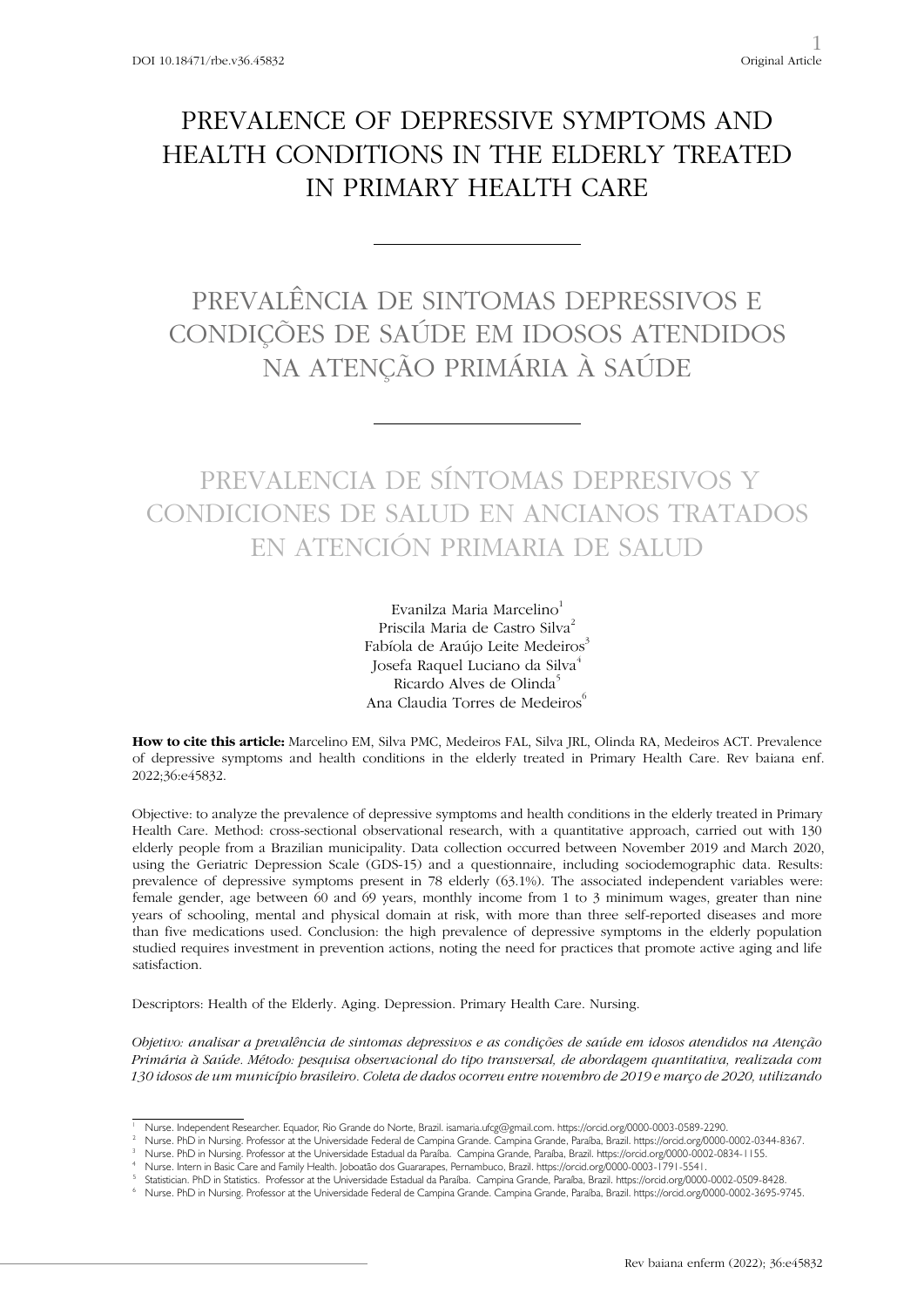*Escala de Depressão Geriátrica (GDS-15) e questionário, contemplando dados sociodemográficos. Resultados: prevalência de sintomas depressivos presentes em 78 idosos (63,1%). As variáveis independentes associadas foram: sexo feminino, idade entre 60 e 69 anos, renda mensal de 1 a 3 salários-mínimos, maior que nove anos de escolaridade, domínio mental e físico com risco, com mais de três doenças autorreferidas e mais de cinco medicamentos utilizados. Conclusão: a alta prevalência de sintomas depressivos na população idosa estudada requer investimento em ações de prevenção, atentando para a necessidade de práticas que promovam o envelhecimento ativo e a satisfação com a vida.*

*Descritores: Saúde do Idoso. Envelhecimento. Depressão. Atenção Primária à Saúde. Enfermagem.*

*Objetivo: analizar la prevalencia de síntomas depresivos y condiciones de salud en ancianos tratados en Atención Primaria de Salud. Método: investigación observacional transversal, con enfoque cuantitativo, realizada con 130 ancianos de un municipio brasileño. La recolección de datos ocurrió entre noviembre de 2019 y marzo de 2020, utilizando la Geriatric Depression Scale (GDS-15) y un cuestionario, incluyendo datos sociodemográficos. Resultados: prevalencia de síntomas depresivos presentes en 78 ancianos (63,1%). Las variables independientes asociadas fueron: sexo femenino, edad entre 60 y 69 años, ingresos mensuales de 1 a 3 salarios mínimos, mayor a nueve años de escolaridad, dominio mental y físico en riesgo, con más de tres enfermedades autoinformadas y más de cinco medicamentos utilizados. Conclusión: la alta prevalencia de síntomas depresivos en la población anciana*  estudiada requiere inversión en acciones de prevención, señalando la necesidad de prácticas que promuevan el *envejecimiento activo y la satisfacción con la vida.*

*Descriptores: Salud del Anciano. Envejecimiento. Depresión. Atención Primaria de Salud. Enfermería.*

#### **Introduction**

The phenomenon of increased lifetime was initially observed in developed countries, but more recently, it is in developing countries that the aging of the population has grown more markedly. In Brazil, according to the forecasts, while the number of the elderly, between 1950 and 2025, will increase by 15 times, in the total population will grow 5 times<sup>(1)</sup>.

Following the demographic transition of the population, it is perceived that Brazil has aged quickly and intensely, with the majority of the elderly presenting low socioeconomic status and high prevalence of chronic non-communicable diseases (CNCDs). This causes a substantial burden on the national economy, especially by spending on retirement and medical resources. In addition, these conditions are the main causes of mortality<sup>(2-3)</sup>.

Thus, in recent years, with the aging of the population, the theme of aging has gained relevance, especially for the consequent increase in chronic diseases reported in this population, including psychiatric diseases. In this context, depression in the elderly emerges as one of the highlights, which deserves special attention<sup> $(4)$ </sup>.

Considering that health care covers biopsychosocial aspects, Primary Health Care (PHC) is an important scenario in the care of the elderly. For being preferably a reference gateway to health services, to act in mental health promotion, the role of teams in the development of screening, referral and monitoring actions of users with symptoms of depression stands out<sup> $(5)$ </sup>.

It is emphasized that depression can be triggered by biological factors, such as genetics, which is significant in the development of a depressive condition. In addition, psychological factors cause loss of autonomy and worsening of preexisting pathological conditions in the elderly, as well as social factors, which interfere in the functional capacity of self-care and social relationships $^{(6-8)}$ .

Therefore, it is considered relevant to obtain data that can trigger new reflections and intervention proposals related to the care of the elderly, especially regarding mental health, due to the fact that they can condition suffering and decrease the quality of life of the affected $^{(9-10)}$ .

The research problem focused mainly on the identification of the biopsychosocial factors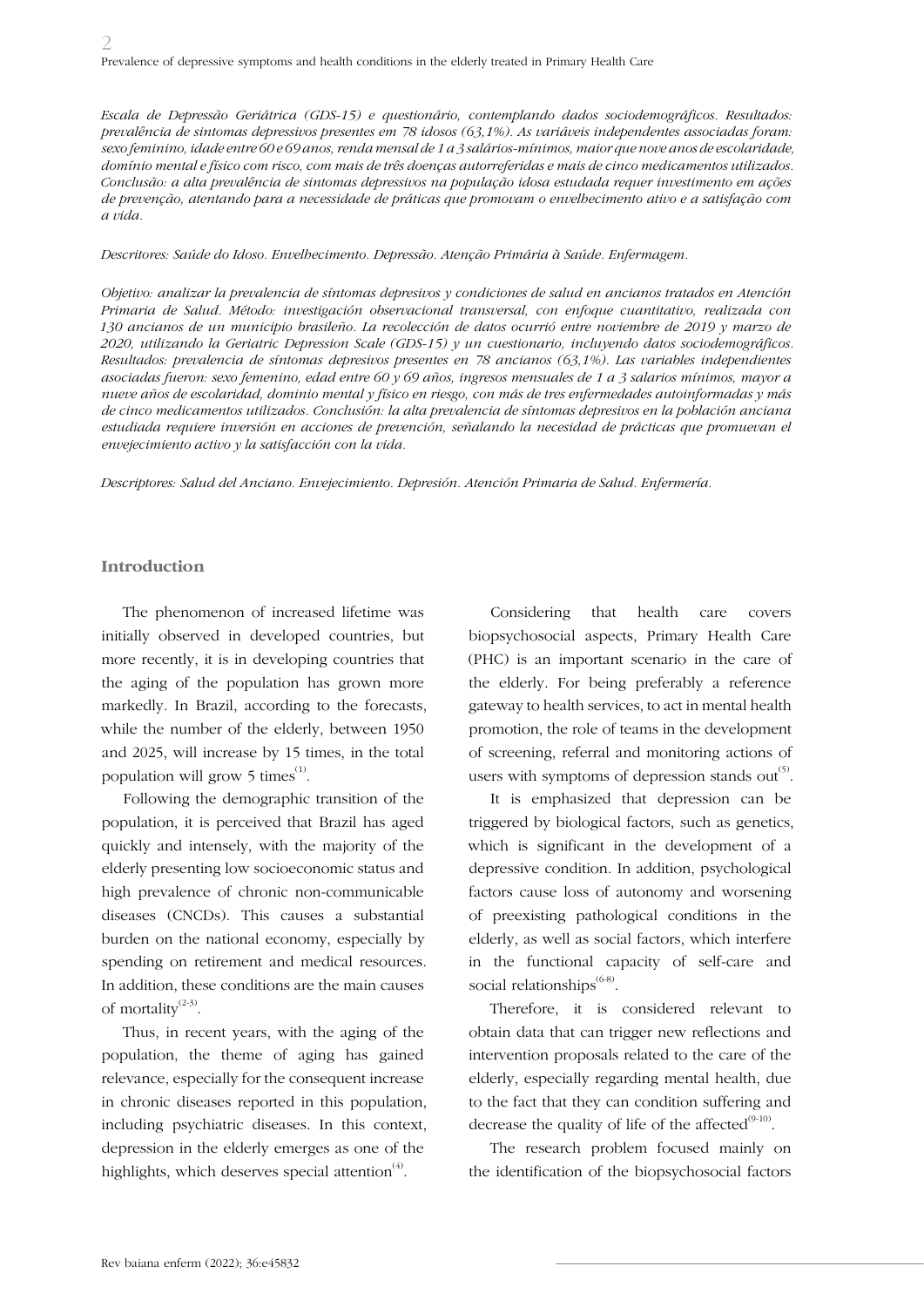that permeated the depression of the elderly in the city of Equador (RN), as an indicator of the ideal path for the development of effective preventive actions, including the discovery of new possibilities for the health sector of the municipality in question.

Thus, this research aimed to analyze the prevalence of depressive symptoms and health conditions in the elderly attended in Primary Health Care.

### **Method**

Epidemiological investigation study of the observational type, cross-sectional and quantitative approach. The sample was performed by the cluster method among the elderly met at the Basic Health Units (BHU) of Equador, state of Rio Grande do Norte. Data were collected between November 2019 and March 2020, after the approval of the Research Ethics Committee of the *Hospital Universitário Alcides Carneiro* (HUAC), under Opinion n. 3.155.477, in accordance with the ethical and scientific aspects recommended by Resolution n. 466/2012 of the *Conselho Nacional de Saúde* (CNS) on research involving human beings $^{(11)}$ .

According to the total contingent of 692 elderly people in the municipality, the sample calculation resulted in an n equivalent to 182 participants, considering the confidence level of 95% and sampling error of 5%. Excluding losses, sample refusals and taking into account the pandemic by Covid-19, which hindered performing the collection, 130 selected elderly people participated in the study based on the systematic probabilistic sampling model.

Thus, the three Basic Health Units (BHU) of the municipality were chosen, which met the 692 elderly people in the urban area of the municipality. After distribution by basic unit, the households were visited with the participation of Community Health Agents (CHA).

The inclusion criteria used were: individuals aged 60 years or older, followed by the health teams of the respective BHU during the data collection period. Users of the units diagnosed with dementia or cognitive impairment that made it impossible or difficult to fill the instrument were excluded.

To evaluate cognitive aspects, the Mini Mental State Examination (MMSE) was applied translated and validated in Brazil $^{(12)}$ . This instrument is composed of questions grouped into seven categories, with a total score of 0 to 30 points.

The elderly included in the research, after the MMSE, were asked about the socioeconomic profile, conditions and lifestyle habits. The collection instrument applied to the interviewees was developed by the authors. The independent variables were: sociodemographic information (age group, gender, education, income, marital status and housing, health service used); behaviors and normative health conditions (smoking and/or alcohol habits, level of physical activity and presence of chronic diseases). It was also asked about self-reported diseases (asthma/ bronchitis, systemic arterial hypertension, hypercholesterolemia, rheumatism among others) and medication use.

Finally, the Abbreviated Geriatric Depression Scale  $(GDS-15)^{(13)}$  was applied in its adapted version<sup> $(14)$ </sup>. This instrument for screening depressive symptoms in the elderly is composed of 15 questions with binary answers (yes/no) about how the person has felt during the last week.

The items assess personal life satisfaction, mood, irritability, negative thoughts, happiness, ability to solve problems, interest in leaving home and doing new things or things already liked, to the detriment of being at home alone, feeling useless, energy and hope and feeling good or worse than other people. The Brazilian version of the GDS-15 is the most indicated instrument for this type of evaluation, because it has sensitivity of 85.4% and specificity of  $73.9\%$  indexes<sup>(14)</sup>.

Descriptive statistics were used to analyze and organize the research data, with simple, absolute and percentage frequencies for categorical variables and subsequent organization of the results in tables. Next, the chi-square adherence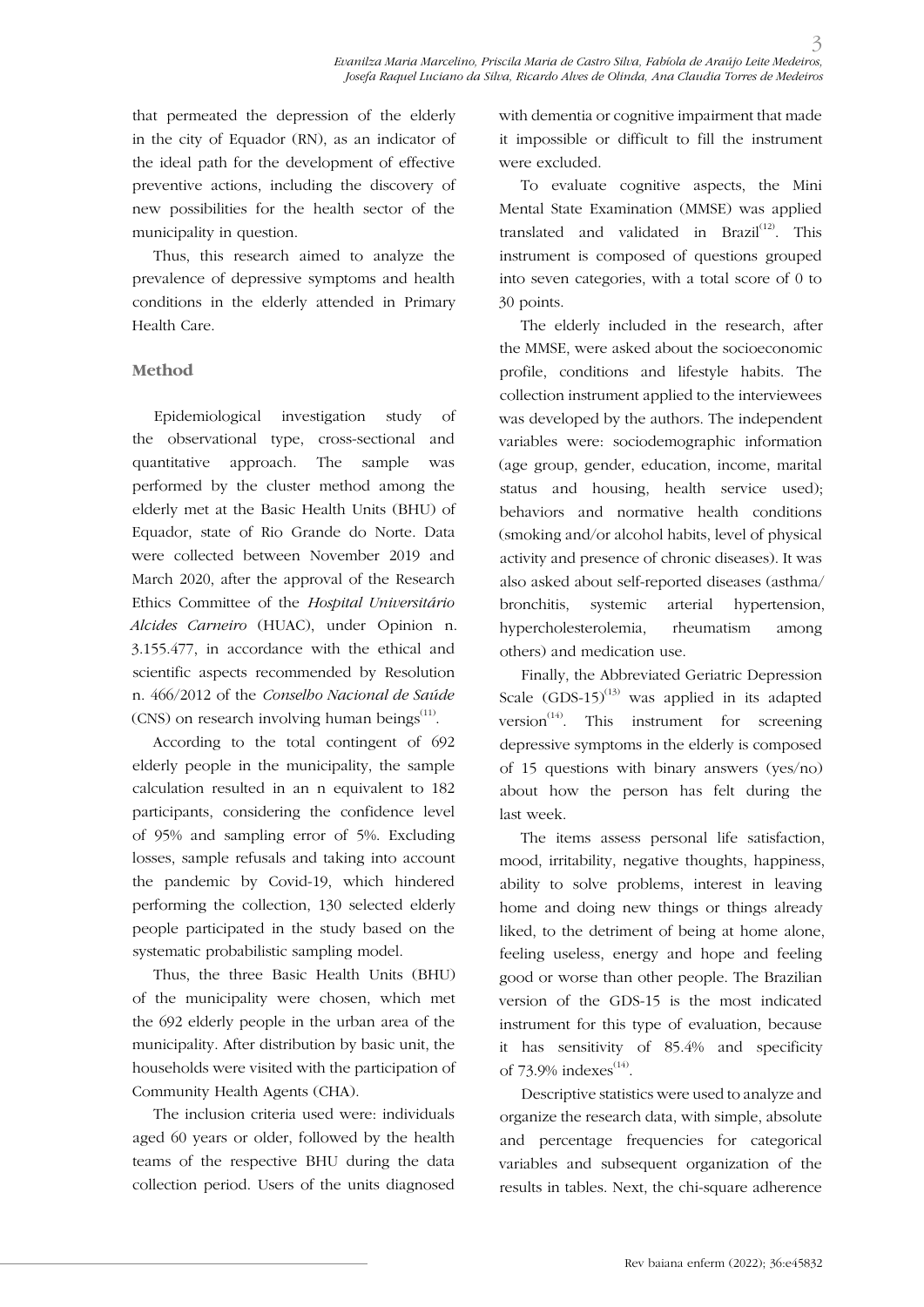test was applied to verify the suitability of the probabilistic model to the research data. To verify possible associations between the variables under study, the chi-square test and Fisher's exact test were used in cases in which the expected frequencies were below five, considering the significance level of 5%  $(p<0.05)^{(15)}$ .

In a second moment, simple and multiple logistic regression models were constructed, taking into account several variables. For the selection, the Backward procedure was performed, initially incorporating all variables.

Next, stepwise, the variables that were more likely to have no association with the dependent variable (GDS) were removed. In the final model, only variables that presented a significance level lower than 0.20 were considered, i.e., p-value <0.20. Finally, the odds ratios (OR), crude

and adjusted with the respective confidence intervals (IC95%) and with the respective Wald tests were estimated. All analyses were performed with the aid of software R, at a significance level of 5% (p-value<0.05).

#### **Results**

Among the 130 interviewees, females predominated, aged between 60 and 69 years, with a mean of  $\pm$ 71.5 years; lived with their spouse, monthly income of 1 to 3 minimum wages, no schooling, did not consume alcoholic beverages, did not practice physical activity and used the *Sistema Único de Saúde* (SUS) and complementary private health insurance. Depressive symptoms prevailed in the population studied and four had symptoms of severe depression (Tables 1 and 2).

**Table 1 –** Distribution of socioeconomic characteristics of the elderly living in the city. Equador, Rio Grande do Norte, Brazil – 2020. (N=130) (continued)

| <b>Variables</b>                             | n              | $\frac{0}{0}$ | $X^2$ (p-valor)               |
|----------------------------------------------|----------------|---------------|-------------------------------|
| Gender                                       |                |               | 5.20 (0.0226)                 |
| Female                                       | 78             | 60            |                               |
| Male                                         | 52             | 40            |                               |
| Age                                          |                |               | $70.49 \left( <0.001 \right)$ |
| 60 - 69 years                                | 60             | 46.1          |                               |
| 70 - 79 years                                | 52             | 40            |                               |
| 80 - 89 years                                | 14             | 10.8          |                               |
| 90 - 99 years                                | $\overline{4}$ | 3.1           |                               |
| Income                                       |                |               | $145.86 \; (<0.001)$          |
| < 1 minimum wage                             | 3              | 2.3           |                               |
| 1 - 3 minimum wages                          | 107            | 82.3          |                               |
| 4 - 5 minimum wages                          | 19             | 14.6          |                               |
| Uninformed                                   | $\mathbf{1}$   | 0.8           |                               |
| <b>Marital status</b>                        |                |               | $100.58 \; (<0.001)$          |
| Married                                      | 79             | 60.8          |                               |
| Divorced                                     | 8              | 6.2           |                               |
| Single                                       | 10             | 7.7           |                               |
| Widowed                                      | 33             | 25.3          |                               |
| Schooling                                    |                |               | $68.58 \; (<0.001)$           |
| No schooling                                 | 59             | 45.4          |                               |
| $1 - 4$ years                                | 53             | 40.7          |                               |
| $5 - 8$ years                                | 8              | 6.2           |                               |
| > 9 years                                    | 10             | 7.7           |                               |
| <b>Health services</b>                       |                |               | 39.88 (< 0.001)               |
| Sistema Único de Saúde                       | 29             | 22.3          |                               |
| Sistema Único de Saúde and Saúde Suplementar | 101            | 77.7          |                               |
| Smoking                                      |                |               | $76.92 \left( <0.001 \right)$ |
| Absent                                       | 115            | 88.5          |                               |
| Present                                      | 15             | 11.5          |                               |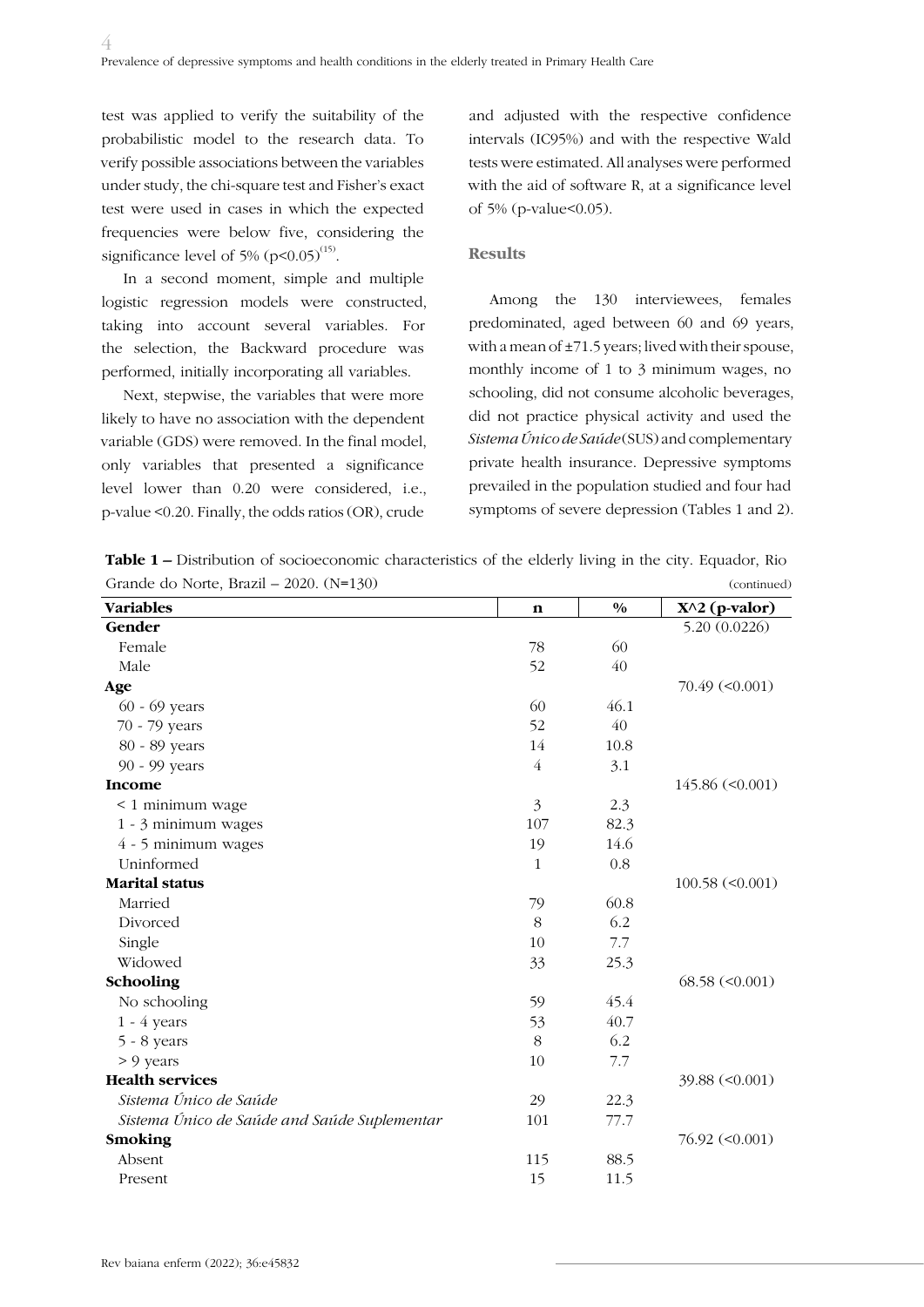| Grande do ivorte, brazil – 2020. $(18-130)$     |                |               | (conclusion)                  |
|-------------------------------------------------|----------------|---------------|-------------------------------|
| <b>Variables</b>                                | $\mathbf n$    | $\frac{0}{0}$ | $X^2$ (p-valor)               |
| Alcohol use                                     |                |               | 85.46 (< 0.001)               |
| Absent                                          | 117            | 90            |                               |
| Present                                         | 12             | 9.2           |                               |
| Uninformed                                      | $\mathbf{1}$   | 0.8           |                               |
| Physical activity                               |                |               | 17.55 (0.0002)                |
| Yes                                             | 43             | 33.1          |                               |
| No                                              | 63             | 48.4          |                               |
| No practice, and have no interest in practicing | 24             | 18.5          |                               |
| <b>Chronic disease</b>                          |                |               | $16.27 \; (<0.001)$           |
| No                                              | 42             | 32.3          |                               |
| Yes                                             | 88             | 67.7          |                               |
| Life satisfaction                               |                |               | $16.28 \; (<0.001)$           |
| Dissatisfied                                    | $\mathfrak{Z}$ | 2.3           |                               |
| Satisfied                                       | 34             | 26.2          |                               |
| Very satisfied                                  | 81             | 62.3          |                               |
| Neither satisfied nor dissatisfied              | 12             | 9.2           |                               |
| <b>Mental domain</b>                            |                |               |                               |
| With risk                                       | 21             | 16.2          |                               |
| Without risk                                    | 109            | 83.8          |                               |
| Physical domain                                 |                |               |                               |
| With risk                                       | 31             | 23.8          | 59.57 (< 0.001)               |
| Without risk                                    | 98             | 75.4          |                               |
| Uninformed                                      | $\mathbf{1}$   | 0.8           |                               |
| Self-reported diseases                          |                |               | $34.80 \ (0.001)$             |
| None                                            | 49             | 37.7          |                               |
| 1 disease                                       | 35             | 26.8          |                               |
| 2 diseases                                      | 34             | 26.2          |                               |
| 3 diseases                                      | $\mathbf{1}$   | 0.8           | $178.87 \; (<0.001)$          |
| > 3 diseases                                    | 11             | 8.5           |                               |
| <b>Medication use</b>                           |                |               |                               |
| None                                            | 35             | 26.9          |                               |
| 1 - 3 medications                               | 64             | 49.3          |                               |
| 4 a 5 medications                               | 15             | 11.5          |                               |
| > 5 medications                                 | 16             | 12.3          | $48.52 \; (<0.001)$           |
| <b>Geriatric Depression Scale</b>               |                |               |                               |
| $0 - 5$ points                                  | 48             | 36.9          |                               |
| $6 - 10$ points                                 | 78             | 60            |                               |
| 11 - 15 points                                  | $\overline{4}$ | 3.1           |                               |
| Total                                           | 130            | 100           | $63.94 \left( <0.001 \right)$ |

**Table 1 –** Distribution of socioeconomic characteristics of the elderly living in the city. Equador, Rio Grande do Norte, Brazil – 2020. (N=130)  $(1-x)$ 

Source: Created by the authors.

Note: Minimum wage in effect at the time of data collection 1,045 BRL.

Smokers declared an average of at least three cigarettes per day in the past 30 days; almost half practiced walking and other activities, such as cycling and Pilates in an average of 30 minutes, about three times a week in the past seven days; some reported regularly participating in some leisure activity or physical activity

sporadically. Finally, there was a record of presenting limitations in gait, that is, they walked with some type of support or had difficulty in performing precision movements with control and dexterity. Others presented risk in the mental domain. Most participants reported some type of chronic disease, especially Systemic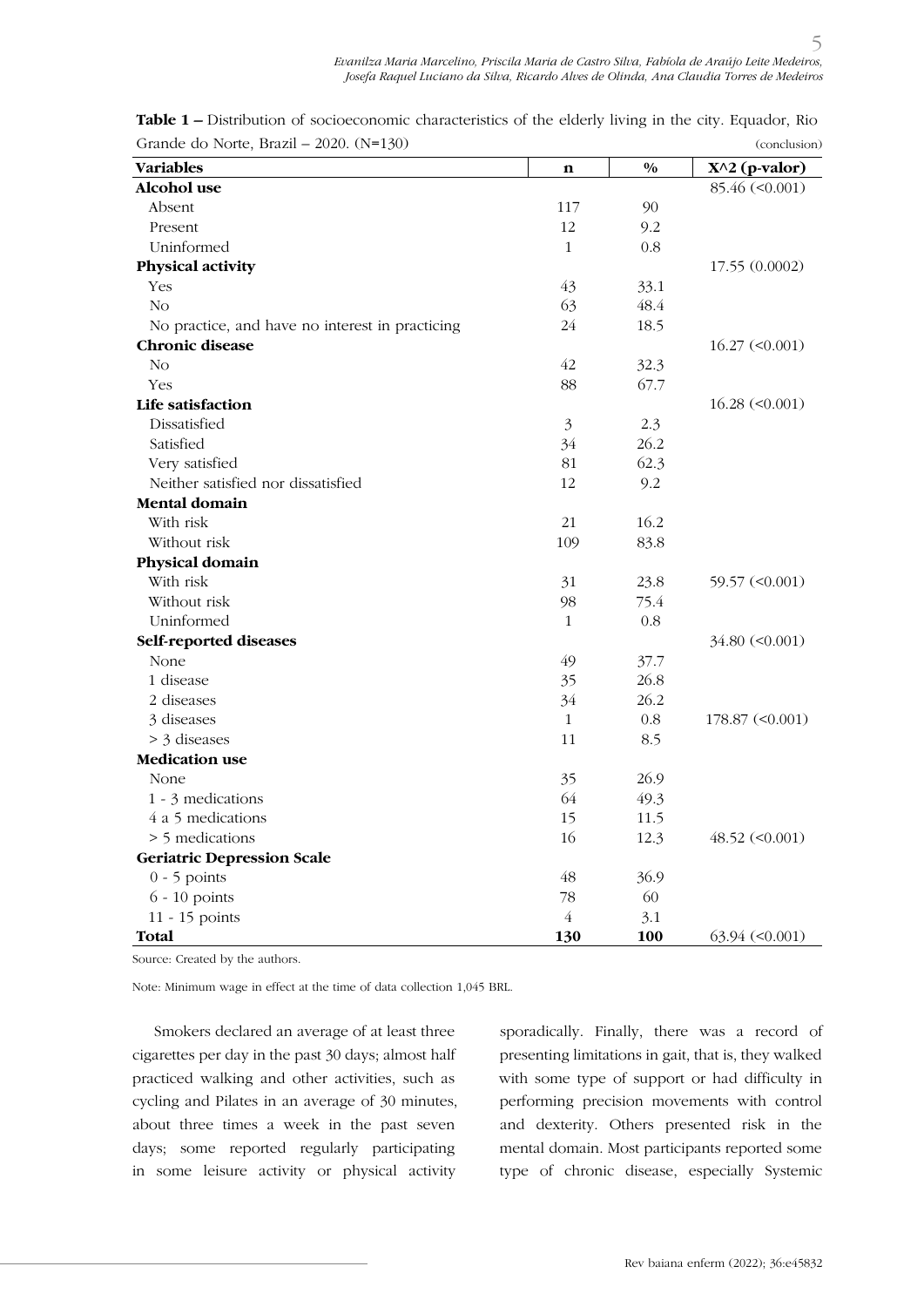Arterial Hypertension, Diabetes *mellitus* and Osteoarthritis. It is noteworthy that most of the sample used medications daily, ingesting from one to three types; the use of three to five and more than five daily drugs were also mentioned.

Table 2 – Crude and adjusted analyzes for factors associated with the occurrence of depressive symptoms according to the Reduced Geriatric Depression Scale among the elderly in the city. Equador, Rio Grande do Norte, Brazil – 2020. (N=130) (continued)

|                                                                          | <b>Crude Odds Ratio</b> | <b>Adjusted Odds Ratio</b> |                          |
|--------------------------------------------------------------------------|-------------------------|----------------------------|--------------------------|
| <b>Variables</b>                                                         | (95% Confidence         | (95% Confidence            | p-value                  |
|                                                                          | Interval)               | Interval)                  |                          |
| Are you satisfied with your life?                                        |                         |                            |                          |
| Yes                                                                      | 0.4(0.12; 1.42)         | 0.158                      | 0.167                    |
| No                                                                       | $1.00 -$                | 1.00                       |                          |
| Has most part of your activities and interests decreased?                |                         |                            |                          |
| Yes                                                                      | $1.00 -$                | 1.00                       | $\overline{\phantom{a}}$ |
| No                                                                       | 11 (4.12; 29.35)        | ${}< 0.001$                | ${}< 0.001$              |
| Do you feel your life is empty?                                          |                         |                            |                          |
| Yes                                                                      | 1.00                    | 1.00                       |                          |
| No                                                                       |                         |                            |                          |
| Do you frequently get upset?                                             |                         |                            |                          |
| Yes                                                                      | 1.00                    | 1.00                       |                          |
| No                                                                       | 18.95 (2.48;144.63)     | 0.005                      | ${}< 0.001$              |
| Do you feel fine with your life most of the time?                        |                         |                            |                          |
| Yes                                                                      | 0.18(0.07; 0.44)        | ${}< 0.001$                | ${}< 0.001$              |
| No                                                                       | 1.00                    | 1.00                       |                          |
| Do you fear something bad is going to happen?                            |                         |                            |                          |
| Yes                                                                      | 1.00                    | 1.00                       |                          |
| No                                                                       | 13.9 (4.52; 42.73)      | ${}< 0.001$                | ${}< 0.001$              |
| Do you feel happy most of the time?                                      |                         |                            |                          |
| Yes                                                                      | 0.12(0.04.0.43)         | 0.001                      | ${}< 0.001$              |
| No                                                                       | 1.00                    | 1.00                       |                          |
| Do you frequently feel helpless?                                         |                         |                            |                          |
| Yes                                                                      | 1.00                    | 1.00                       |                          |
| No                                                                       |                         |                            |                          |
| Do you prefer staying at home instead of going out and doing new things? |                         |                            |                          |
| Yes                                                                      | 1.00                    | 1.00                       |                          |
| N <sub>O</sub>                                                           | 3.59(1.6; 8.05)         | 0.002                      | 0.002                    |
| Do you think you have more problems than most of the people?             |                         |                            |                          |
| Yes                                                                      | 1.00                    | 1.00                       |                          |
| No                                                                       | 4.97(2.15;11.46)        | ${}< 0.001$                | ${}< 0.001$              |
| Do you it is wonderful to be alive currently?                            |                         |                            |                          |
| Yes                                                                      | 0.7(0.24.2.03)          | 0.51                       | 0.517                    |
| No                                                                       | 1.00                    | $1.00\,$                   |                          |
| Is it worthwhile living like you live currently?                         |                         |                            |                          |
| Yes                                                                      | 1.4(0.48; 4.12)         | 0.538                      | 0.529                    |
| No                                                                       | 1.00                    | 1.00                       |                          |
| Do you feel full of energy?                                              |                         |                            |                          |
| Yes                                                                      | 1.09(0.45;2.63)         | 0.85                       | 0.85                     |
| No                                                                       | 1.00                    | 1.00                       |                          |
| Do you think your situation has solution?                                |                         |                            |                          |
| Yes                                                                      | 6.51(1.86;22.81)        | 0.003                      | ${}< 0.001$              |
| No                                                                       | 1.00                    | 1.00                       |                          |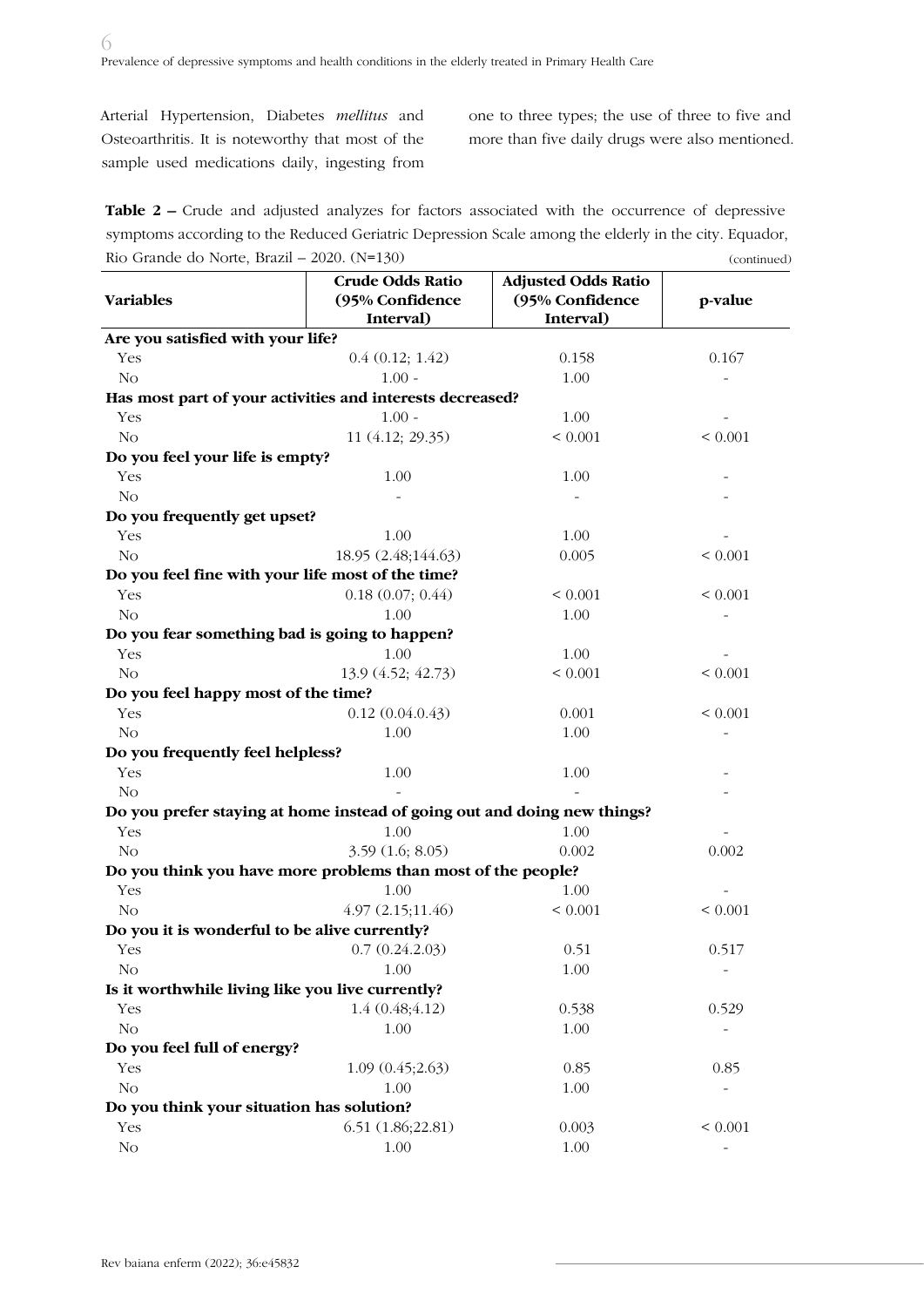| <b>Table 2 –</b> Crude and adjusted analyzes for factors associated with the occurrence of depressive |              |
|-------------------------------------------------------------------------------------------------------|--------------|
| symptoms according to the Reduced Geriatric Depression Scale among the elderly in the city. Equador,  |              |
| Rio Grande do Norte, Brazil - $2020.$ (N=130)                                                         | (conclusion) |

| <b>Variables</b>                                        | <b>Crude Odds Ratio</b><br>(95% Confidence<br>Interval) | <b>Adjusted Odds Ratio</b><br>(95% Confidence<br>Interval) | p-value                  |
|---------------------------------------------------------|---------------------------------------------------------|------------------------------------------------------------|--------------------------|
| Do you there are many other people in better situation? |                                                         |                                                            |                          |
| <b>Yes</b>                                              | 4.68(1.04.21.13)                                        | 0.045                                                      | 0.018                    |
| No                                                      | 1.00                                                    | 1.00                                                       | $\overline{\phantom{a}}$ |

Source: Created by the authors.

Notes: OR is the odds ratio of the event "developing the disease" among exposed individuals divided by the odds ratio of illness among non-exposed.

Conventional signal used: - Numerical data equal to zero not resulting from rounding up.

In the analysis, all variables were associated with depressive symptoms. At x value, the prevalence of depressive symptoms among women was almost twice as high as among men (p-value (5.20-0.0226)). They presented a linear increase in the association with self-perceived health, that is, those with self-perception greater than three diseases (p-value  $178.87$  (<0.001)) presented the highest prevalence of depressive symptoms when compared to the elderly with evaluation of one or two health comorbidities.

#### **Discussion**

Depression in the elderly is a serious and growing public health problem, causing damage to family life and the community. It is not natural condition of aging let alone a characteristic of weakness; it is a disease, and must be recognized and treated effectively, for the physical and mental development of this population $(16)$ .

The sociodemographic findings of this study are in accordance with the literature on the aspects of female gender and family income $^{(16-17)}$ . Also regarding the female gender, other studies analyzed also demonstrated similar results $^{(18-20)}$ . This fact is in accordance with data from the literature, which suggest the vulnerability of women to the development of depressive symptoms in old age. Among the possible explanations is the fact that they live, on average, more than men do. Moreover, older ages are accompanied by a higher incidence of chronic diseases, such as depression $(21)$ .

It is understood that the higher risk of depression in women may result from the overload of their social functions (wife, mother, caregiver, educator, among others), the higher widowhood rate and survival, social isolation and estrogen deprivation $(19-22)$ .

Regarding marital status, the condition of not having a partner was associated with the presence of depressive symptoms in the literature, while in this study it was prevalent in married couples. This event may have occurred due to the fact that the woman has her life surrounded by limitations, by the desire and/or imposition of the family and society<sup>(19-22)</sup>: not studying or working, if the husband does not allow, not wanting to have more children, not being able to separate, simply not being able to be. It is emphasized that the history of the family in Brazil is based on patriarchy, a system that brings ingrained the concept of male domination over women. This tradition perpetuates itself, even symbolically, and sometimes causes depressive symptoms<sup>(19-22)</sup>.

The present study, therefore, found a significant link between depressive symptoms and the elderly aged 60 to 69 years, married with more than nine years of schooling, low income and absent smoking and alcohol habits. These findings differ from those found in other Brazilian studies conducted with the elderly, hospitalized or living in the community<sup> $(22-25)$ </sup>.

It is believed that the educational level allows the individual to expand resources in coping with stressful situations of life, which is not partly consistent with the research findings regarding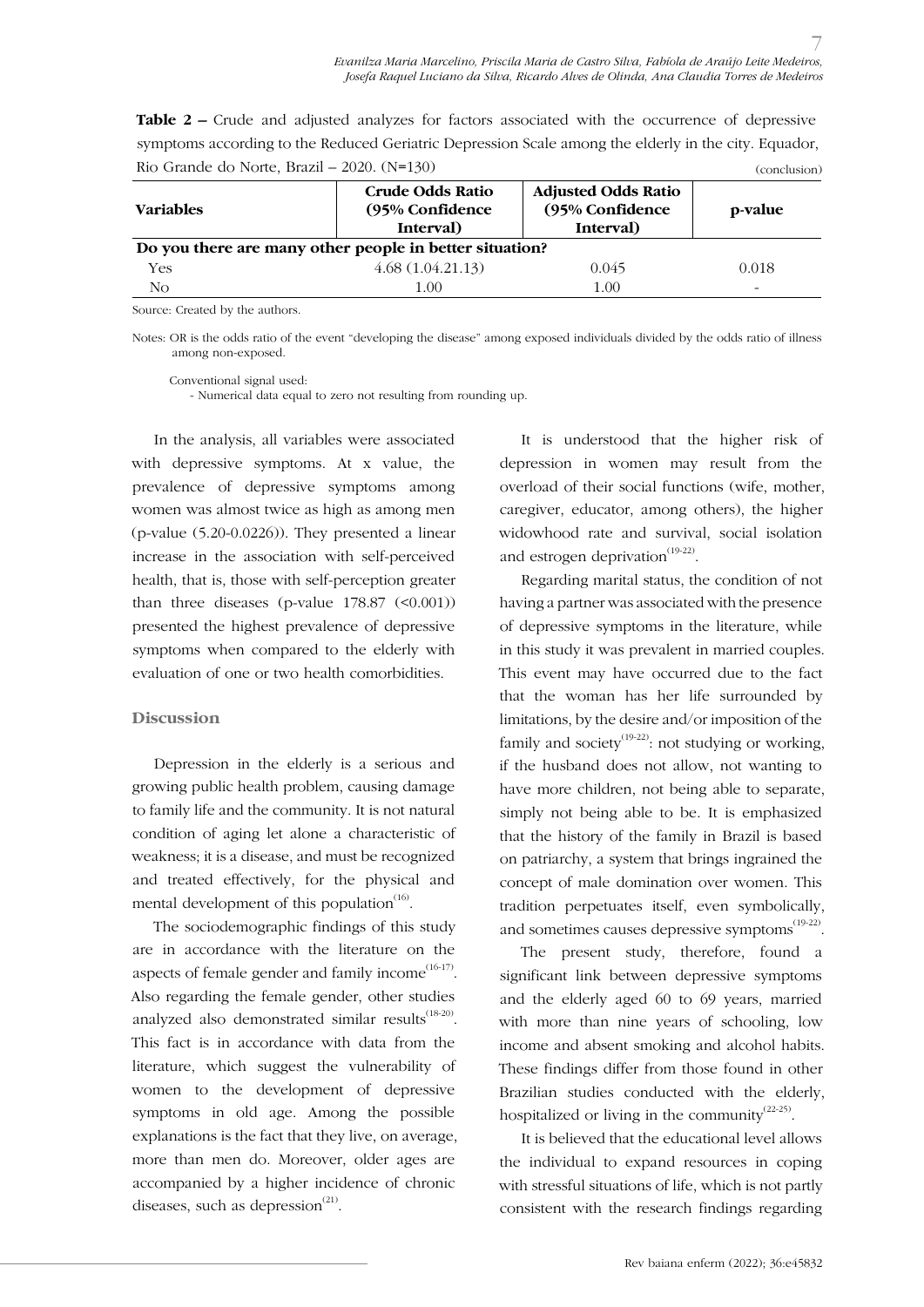illiterate individuals, who would have a higher risk of developing depressive symptoms $^{(25)}$ .

The number of illiterate and low-educated elderly is quite significant in Brazil, especially when referring to the Northeast region, with negative impacts on various aspects of quality of life. In this investigation, this factor differed from that found in studies that showed the significance of this element, which challenges the statement that schooling is considered a protective factor in these aspects $^{(21-23)}$ .

The value of MW in Brazil is usually insufficient to pay for the needs of the elderly<sup> $(24)$ </sup>. Thus, some of them still carry out activities on a daily life, in order to obtain extra income, to supplement the salary that does not contemplate their needs and those of their family members. This is because the elderly often support the family<sup> $(24-25)$ </sup>.

Regarding the practice of physical activity, it is known that, when performed regularly, it provides protection against the occurrence of depression<sup> $(25)$ </sup>. There is sufficient evidence of the beneficial effects of physical activity on depression in the elderly. A randomized controlled study showed that, when the individual feels less depressed, he/she is more likely to remain physically active and decreases the probability of returning depressive symptoms $^{(24)}$ .

Concerning the use of health services, the interviewees reported seeking them only when necessary. This demonstrates that many elderly people do not have health follow-up, seeking care only at critical moments or in the appearance of acute symptoms. It also shows the inefficiency of active searches, which are relevant in PHC, in addition to pointing out the difficulties of access of the elderly to the BHU, the lack of home visits among other aspects $^{(24)}$ .

Because they do not have links only with health insurances and do not attend PHC services, actions and measures to promote health and disease prevention become distant from this public, as well as the occurrence of early diagnoses and interventions. When talking about mental health and depression, lack of follow-up and treatment can lead to worsening of the health condition. In the case of the elderly, it brings damages, such as the emergence of chronic diseases and the risk of suicide<sup> $(24)$ </sup>.

An important factor in the elderly with potential risks for developing depressive symptoms was the risk in the mental and physical domain, and the elderly with more than three self-reported health problems made use of more than five medications. This result is consistent with that found in other studies<sup>(21-25)</sup>.

It is known that the etiology of depression in the elderly is multifactorial, and may involve genetic factors, vital events such as mourning and abandonment, and disabling diseases. Depressive disorders can cause indifference to the environment, change in the level of attention and ambulation, decreased energy and selfconfidence, seclusion and cognitive  $losses^{(21-25)}$ . Thus, the routine use by health professionals of screening instruments for depression, easily applicable in clinical practice, would allow not only the diagnosis of many cases of the disease but also the prognosis of existing comorbidities, which contribute to higher mortality, either by increasing the risk of suicide or by the unfavorable evolution of existing chronic diseases<sup>(25)</sup>.

As a technical limitation of the operationalization of the study, there is the difficulty of locating the selected elderly, according to the sample procedure, especially in the rural area, which was unfeasible due to the pandemic by COVID-19. However, with the effective collaboration of community health agents (CHA) of the municipality, this difficulty was progressively overcome.

This study contributed effectively to the achievement of the proposed objectives and directed the actions of the health authorities of the municipality in question to combat depression. It was verified that, after the dissemination of the results of the research, investments were made in the provision of training of the Family Health Strategy teams, as well as in the hiring of psychiatrists and psychologists to make up the specialized team.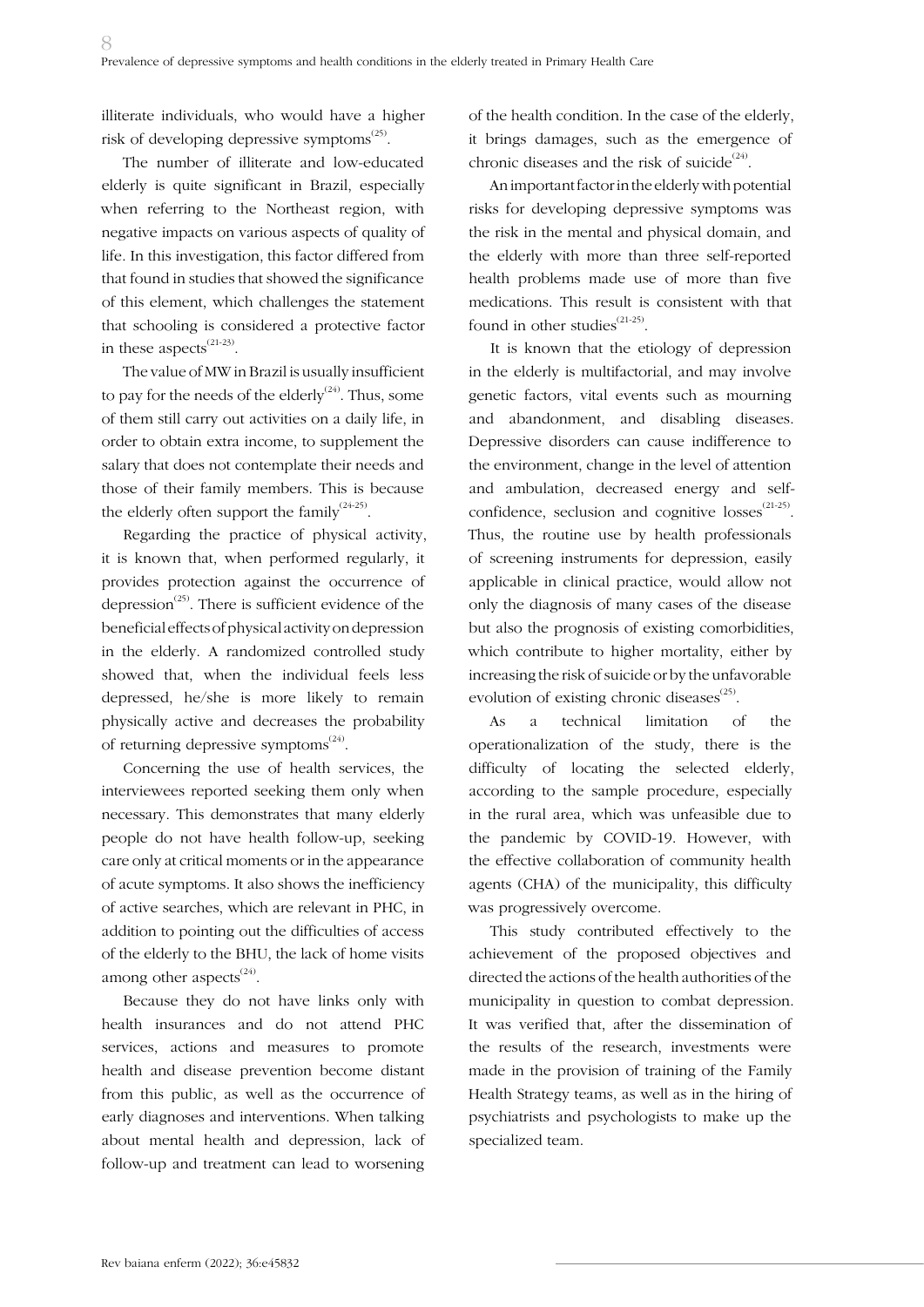### **Conclusion**

The prevalence of depressive symptoms, identified in this study, was high and alert to the need for greater health care with the elderly population of the municipality studied. Special attention should be paid to those elderly who have a negative perception of health, who do not perform regular physical activity, who have the use of more than five medications, women, married and with wages between 1 and 3 minimum wages. The prevalence of these symptoms in the population requires investments in health promotion actions, looking at practices that stimulate active aging and reduce functional disability.

The cross-sectional design used in the present study allowed identifying the prevalence of depressive symptoms in a representative sample of the elderly treated in PHC. However, the possibility of reverse causality is highlighted, such as in the associations of the outcome with self-assessment of health and satisfaction with life. It was decided to keep them in the analysis, because they are relevant for planning health actions related to the care of the elderly population.

It is recommended to use the GDS-15 instrument in the routine of PHC services, in order to guide the intervention of health professionals. Thus, other studies should be idealized and performed, concerning the use of the instrument in the elderly, in order to favor the robustness of scientific knowledge in this area.

## **Collaborations:**

1 – conception, design, analysis and interpretation of data: Evanilza Maria Marcelino, Ricardo Alves de Olinda and Ana Claudia Torres de Medeiros;

2 – writing of the article and relevant critical review of the intelectual content: Evanilza Maria Marcelino, Priscila Maria de Castro Silva, Fabíola de Araújo Leite Medeiros, Josefa Raquel Luciano da Silva, Ricardo Alves de Olinda and Ana Claudia Torres de Medeiros;

3 – final approval of the version to be published: Evanilza Maria Marcelino and Ana Claudia Torres de Medeiros.

 $\overline{O}$ 

### **References**

- 1. Lacerda MA, Silva LLT, Oliveira F, Coelho KR. O cuidado com o idoso fragilizado e a Estratégia Saúde da Família: perspectivas do cuidador informal familiar. Rev baiana enferm. 2021;35:e43127. DOI: https://doi.org/10.18471/ rbe.v35.43127
- 2. Figueiredo AEB, Ceccon RF, Figueiredo JHC. Doenças crônicas não transmissíveis e suas implicações na vida de idosos dependentes. Ciênc Saúde Colet. 2021;26(1):77-88. DOI: https:// doi.org/10.1590/1413-81232020261.33882020
- 3. Silva RS, Fedosse E, Pascotini FS, Riehs EB. Condições de saúde de idosos institucionalizados: contribuições para ação interdisciplinar e promotora de saúde. Cad Bras Ter Ocup. 2019;27(2):345-56. DOI: https://doi.org/10.4322/ 2526-8910.ctoAO1590
- 4. Oliveira DV, Pivetta NRS, Oliveira GVN, Silva DA, Nascimento JJRA, Cavaglieri CR. Fatores intervenientes nos indicativos de depressão em idosos usuários das unidades básicas de saúde de Maringá, Paraná, 2017. Epidemiol Serv Saúde. 2019;28(3):1-10. DOI: https://doi.org/10.5123/s1679-49742019000300010
- 5. Sousa KA, Freitas FFQ, Castro AP, Oliveira CDB, Almeida AAB, Sousa KA. Prevalência de sintomas de depressão em idosos assistidos pela Estratégia de Saúde da Família. REME - Rev Min Enferm. 2017;21:e-1018. DOI: https://doi. org/10.5935/1415-2762.20170028
- 6. Bhering AC, Amaral Júnior JC, Pio II JM, Rodrigues I, Valadão AF, Quintão MAU. Distúrbios psíquicos menores e fatores associados em um grupo de idosos. Revista UNINGÁ [Internet]. 2017 [cited 2019 Oct 10];53(1):12-8. Available from: http://revista.uninga.br/index.php/uninga/article/ view/1419
- 7. Gullich I, Duro SMS, Cesar JA. Depressão entre idosos: um estudo de base populacional no Sul do Brasil. Rev bras epidemiol. 2016;19(4):691-701. DOI: https://doi.org/10.1590/1980-549720160004 0001
- 8. Silva PAS, Rocha SV, Santos LB, Santos CA, Amorim CR, Vilela ABA. Prevalência de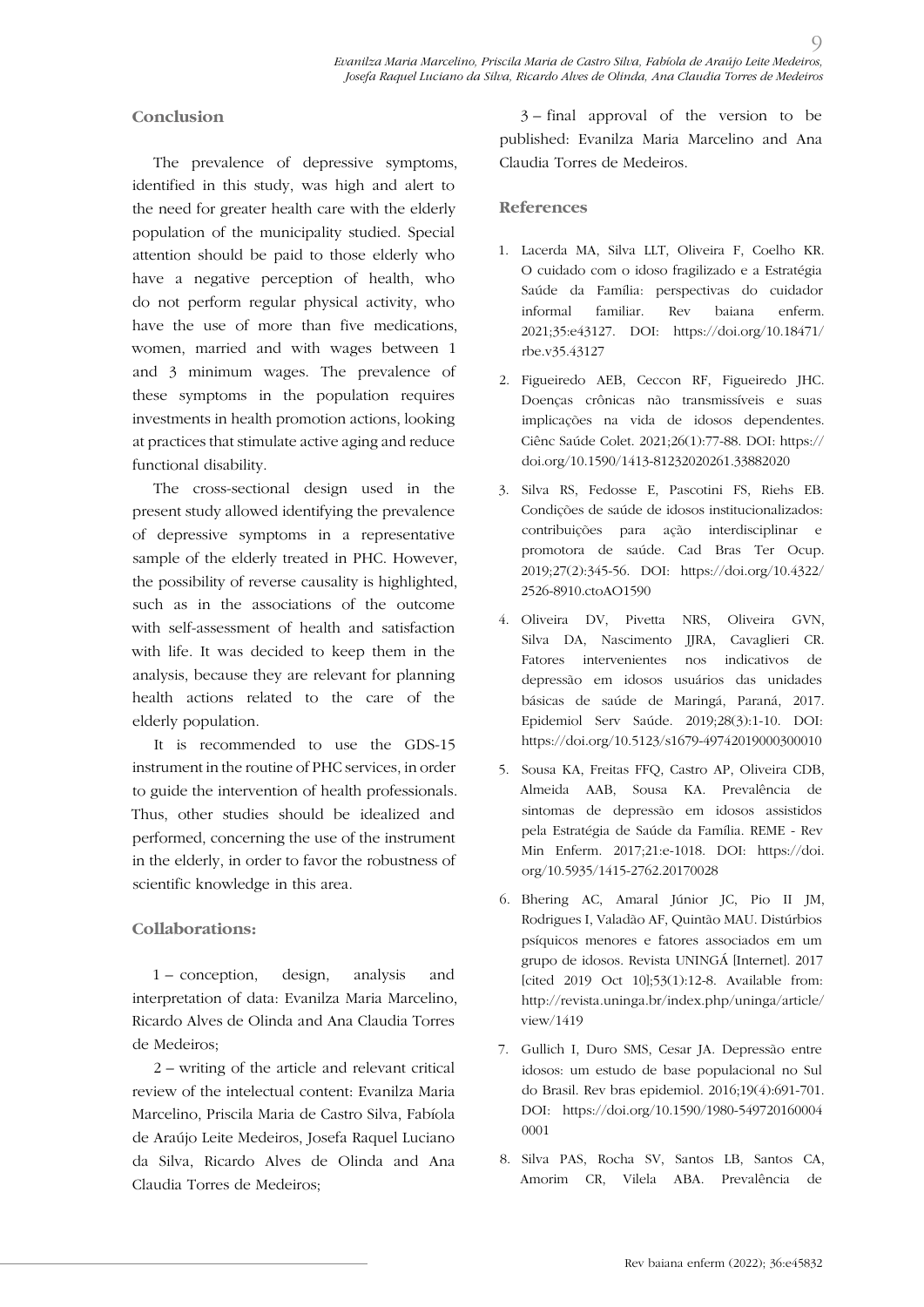transtornos mentais comuns e fatores associados entre idosos de um município do Brasil. Ciênc. saúde colet. 2018;23(2):639-46. DOI: https://doi. org/10.1590/1413-81232018232.12852016

- 9. Murcho N, Pacheco E, Jesus SN. Transtornos mentais comuns nos Cuidados de Saúde Primários: um estudo de revisão. Rev Portuguesa Enferm Saúde Mental. 2016;(15):30-6. DOI: http:// dx.doi.org/10.19131/rpesm.0129
- 10. Onofri Junior VA, Martins VS, Marin MJS. Atenção à saúde do idoso na Estratégia Saúde da Família e a presença de transtornos mentais comuns. Rev bras geriatr gerontol. 2016;19(1):21- 33. DOI: 10.1590/1809-9823.2016.15004
- 11. Brasil. Conselho Nacional de Saúde. Resolução n. 466, de 12 de dezembro de 2012. Aprova diretrizes e normas regulamentadoras de pesquisas envolvendo seres humanos [Internet]. Brasília (DF); 2012 [cited 2021 Oct 25]. Available from: https://conselho.saude.gov.br/resolucoes/2012/ Reso466.pdf
- 12. Bertolucci PHF, Brucki SMD, Campacci SR, Juliano Y. O Mini-Exame do Estado Mental em uma população geral: impacto da escolaridade. Arq Neuro-Psiquiatr. 1994;52(1):1-7. DOI: https://doi. org/10.1590/S0004-282X1994000100001
- 13. Sheikh JI, Yesavage JA. Geriatric Depression Scale (GDS): Recent Evidence and Development of a Shorter Version. Clin Gerontol. 1986;5(1-2):165-73. DOI: https://doi.org/10.1300/ J018v05n01\_09
- 14. Almeida OP, Almeida SA. Confiabilidade da versão brasileira da Escala de Depressão em Geriatria (GDS) versão reduzida. Arq Neuro-Psiquiatr. 1999;57(2B):421-6. DOI: https:// doi.org/10.1590/S0004-282X1999000300013
- 15. Siegel S, Castellan JNJ. Estatística não-paramétrica para ciências do comportamento. 2a ed. São Paulo: Bookman (Artmed); 2006.
- 16. Scherrer Júnior G, Okuno MFP, Oliveira LM, Barbosa DA, Alonso AC, Fram DS, et al. Quality of life of institutionalized aged with and without symptoms of depression. Rev Bras Enferm. 2019;72(Suppl 2):127-33. DOI: https://doi. org/10.1590/0034-7167-2018-0316
- 17. Ribeiro DS, Garbin K, Jorge MSG, Doring M, Portella MR, Wibelinger LM. Prevalence of chronic pain and analysis of handgrip strength in institutionalized elderly. BrJP. 2019;2(3):242-6. DOI: http://dx.doi.org/10.5935/2595-0118.20190043
- 18. Sigström R, Waern M, Gudmundsson P, Skoog I, Östling S. Depressive spectrum states in a population-based cohort of 70-year olds followed over 9 years. Int J Geriatr Psychiatry. 2018;33(8):1028-37. DOI: https://doi.org/10.1002/ gps.4888
- 19. Isaac L, Ferreira CR, Ximenes VS. Cuidar de idosos: um assunto de mulher? Estud Interdiscip Psicol. 2018;9(1):108-25. DOI: https://doi. org/10.5433/2236-6407.2016v9n1p108
- 20. Santos EB, Rodrigues RAP, Pontes-Neto OM. Prevalence and predictors of post stroke depression among elderly stroke survivors. Arq Neuropsiquiatr. 2016;74(8):621-5. DOI: https://doi. org/10.1590/0004-282X20160088
- 21. Gullich I, Duro SMS, Cesar JA. Depressão entre idosos: um estudo de base populacional no Sul do Brasil. Rev bras epidemiol. 2016;19(4):691-701. DOI: https://doi.org/10.1590/1980-5497201600040001
- 22. Guimaraes LA, Brito TA, Pithon KR, Jesus CS, Souto CS, Souza SJN, et al. Sintomas depressivos e fatores associados em idosos residentes em instituição de longa permanência. Ciênc Saúde Colet. 2019;24(9):3275-82. DOI: https://doi. org/10.1590/1413-81232018249.30942017
- 23. Maximiano-Barreto MA, Fermoseli AFO. Prevalência de ansiedade e depressão em idosos de baixa escolaridade em Maceió/Al. Psicol saúde doenças. 2017;18(3):801-13. DOI: http://dx.doi. org/10.15309/17psd180314
- 24. Güths JFS, Jacob MHVM, Santos AMPV, Arossi GA, Béria JU. Perfil sociodemográfico, aspectos familiares, percepção de saúde, capacidade funcional e depressão em idosos institucionalizados no Litoral Norte do Rio Grande do Sul, Brasil. Rev bras geriatr gerontol. 2017;20(2):175-85. DOI: https://doi.org/10.1590/1981-22562017020. 160058